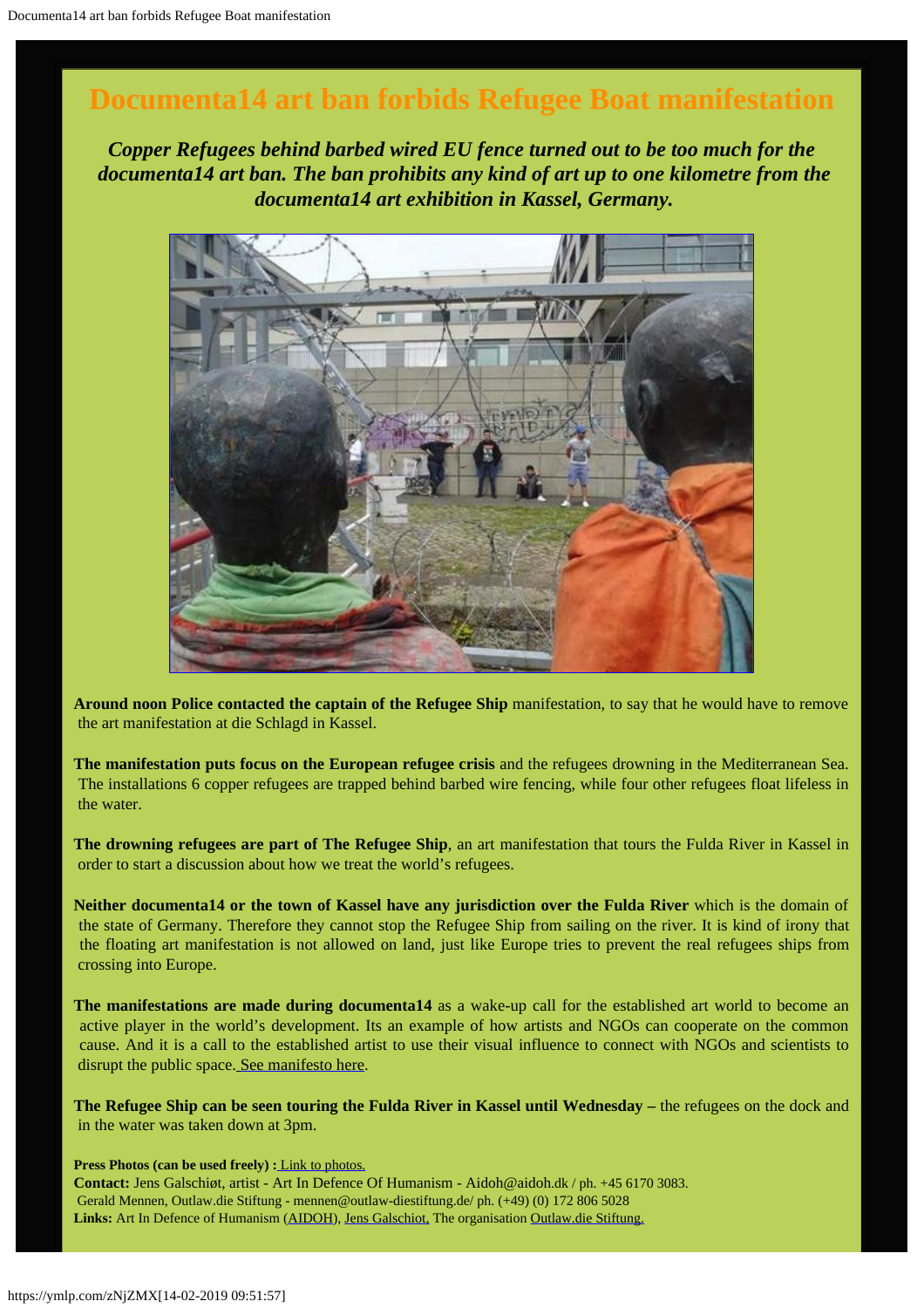Documenta14 art ban forbids Refugee Boat manifestation



# **THE CAMPAIGNS**

# **The Refugee Ship and the campaign To Arrive Safely**

*We, in the rich part of the world, have a responsability to receive people that flee from war and hunger.* **Gerald Mennen – [OUTLAW.die Stiftung.](http://www.outlaw-diestiftung.de/aktivitaeten/veranstaltungen/mit-sicherheit-gut-ankommen/)**

**This summer, the The Refugee Ship will** be visiting over 24 German cities to raise awareness about the refugees knocking on Europe's door, their plight, and our responsibility to help them.

**With the sculpture installation** and its 80 copper refugee sculptures the Mediterranean's desperate refugees suddenly appear up close, to remind us of our human responsibility towards our fellow man.

**According to the United Nations** climate changes, that are primarily created by the western world, will in the next 40 years create over 200 million new refugees fleeing the ecological disasters happening in their homelands.

**The sculptures and project** are created by artist Jens Galschiøt (DK). The German organization OUTLAW.die Stiftung organizes the tour in Germany. In the different harbors there will be various cultural events like music and theatre, which will relate to the cause of Refugee awareness and their current situation.

**[See the travel plan](http://www.outlaw-diestiftung.de/aktivitaeten/veranstaltungen/mit-sicherheit-gut-ankommen/die-route/#c145)** with harbors from the 28th of July (Bremen) to the 3rd of October (Berlin).

# **'[Don't Feed your inner beast](http://www.galschiot.com/documenta14/)'**

*Artists must work outside the exhibition halls and take shared responsiblity for the world's development.* **Jens Galschiøt – Artist**

**The street art initiative** kicks off with the opening of documenta14. Thousands of original My Inner Beast copper masks will be dealt out to all of Europe to remind us of our responsibility to rein in our inner demons and treat our fellow man properly. The masks will be hung up in museums, newsrooms, and in the public space.

**Together with the** [manifesto A CALL TO THE WORLD'S ARTISTS!](http://www.galschiot.com/wp-content/uploads/2017/06/documenta_manifesto_GB_Final.pdf)



 **Refugee Ships will visit 24 harbours in Germany this summer**. [See sail plan](http://www.outlaw-diestiftung.de/aktivitaeten/veranstaltungen/mit-sicherheit-gut-ankommen/die-route/#c145)







**Thousands of Inner Beasts will be handed out and put in public spaces. They will remind us to be aware of our 'Inner beasts' and treat fellow humans right.**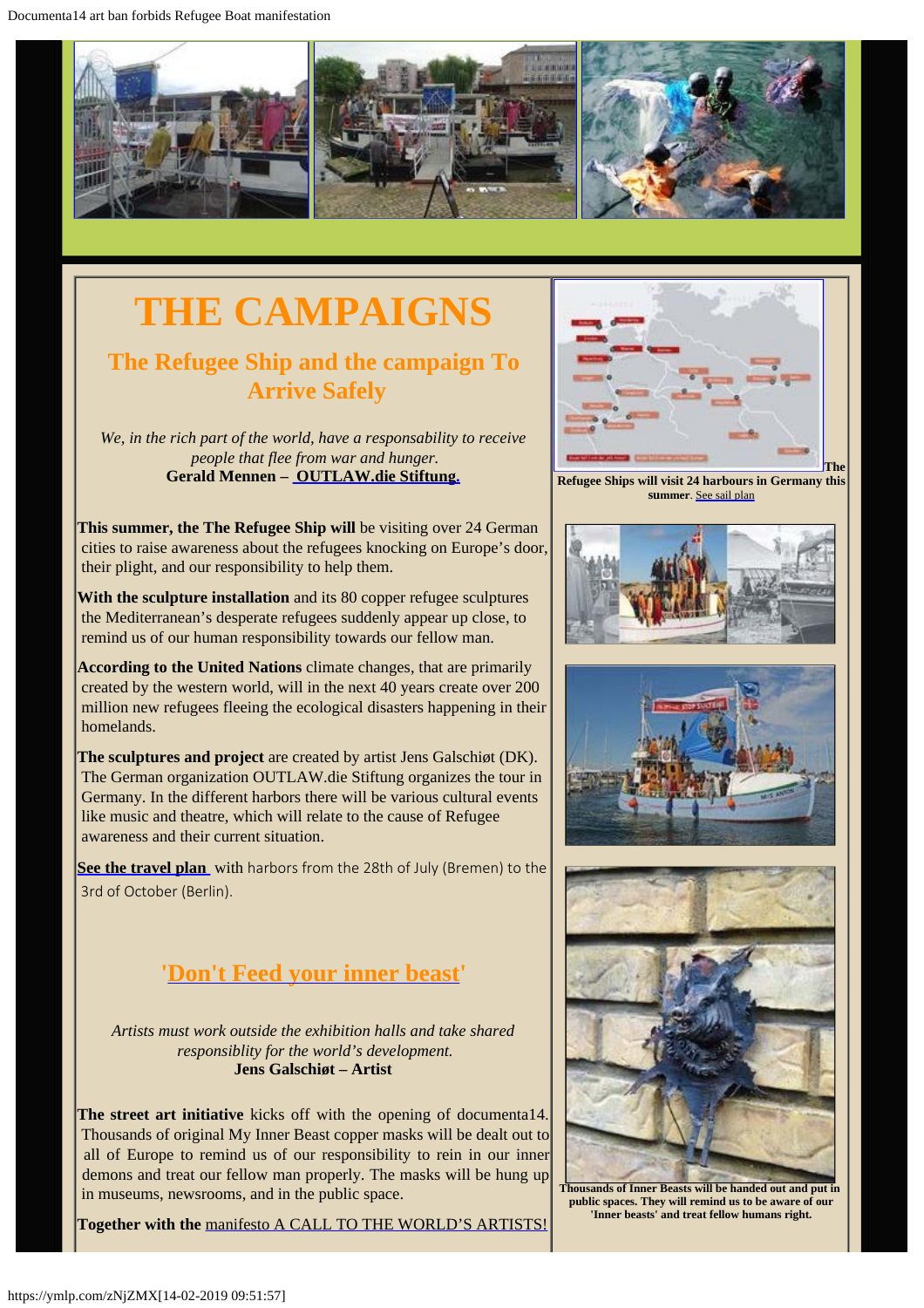[The manifesto on the artists' role in a globalized world](http://www.galschiot.com/wp-content/uploads/2017/06/documenta_manifesto_GB_Final.pdf). The initiative is a call to artists to share responsibility for the world's betterment.

**All journalists who participate in the press conference** will receive a unique My Inner Beast-mask in copper to hang in their newsrooms, as the media is in their way complicit in feeding our inner beasts.

# **A CALL TO THE WORLD'S ARTISTS!**

## **A Call to the World's Artists**

### **A manifesto on the artist's role in a globalized world**

### **Art's voice is more necessary now than ever**

The world is in disarray. The changing climate sets a course towards catastrophe for the future of our children. Social inequality is growing. Populists and notorious liars are closing in on democracy and racism creeps forward from all corners.

Critical artistic utterances ring empty in museum's halls while in praxis visual art's voice is largely absent. Meanwhile NGOs, climate scientists, and humanists try desperately to communicate about complex issues like immigration, globalization, climate crisis, and populism.

Art can through its visual influence mediate life's biggest questions. It can reinterpret the way we look at our world and create a new understanding. Therefore, the established artist must take responsibility to maintain our hold on civilization's humanity.

- **Visual art must become an active player in our world's development**, and use its visual power to give voice to protests, manifestations, and to disrupt the public space.
- **Visual art must help scientists** communicate and visualize results and data – thereby countering climate scepticism, populism, and 'alternative facts'.
- **Artists must connect** with NGOs fighting for a better world.
- **The established art world should show**, that its relevance extends beyond the art institutions. That art is more than a lucrative vehicle, polished floors, exclusive, artsy language, and elitist projects.
- **Visual art must be the little boy** in *The Emperor's New Clothes* who reveals that the Emperor is completely naked. Right now artists are more likely to act like the King's admiring followers.

### **Art in Defence of Humanism (AIDOH.DK), June 9th, 2017**

\*\*\*\*\*\*\*\*\*\*\*\*\*\*\*\*







### A Call to the World's Artists manifesto on the artist's role in a globalized w

### Art's voice is more necessary now than ever

.<br>The world is in deartay. The changing climate sets a course towards call<br>the future of our children. Social integratity in growing. Populists and no<br>are closing in on domocracy and racism crosps forward from all content. Critical artistic utterances ring empty at museum's halfs while in pracis visual arts voice in largely about. Meanwhile 1900s, climate steering, and frumerism try<br>desperately to communicate about complex insure like immigr

Art can through its visual influence mediate MVs biggest questions. It releases the way we look at our world and create a new understanding the way we look at our world and create a new understanding collection and the ex

- where a structure between an active player in our world's developed on its visual power to give votes to present is, manifestation<br>and use its visual power to give votes to presents, manifestation<br>anarrines in the public s
- Visual art must help adentiats construction and sit<br>data thereby countering climate cospidition, popular
- . Artists must connect with MSOs fighting for a better world.
- The established art world should show, the 15 selected<br>beyond the art institutions. That art is more than a location<br>political floors, exclusive, artly language, and space, elited project
- 
- powered with most be the little buy in the Copyright Ann Cliches who<br>moveds the the buyers is completely and the Copyright Apple Cliches who<br>moveds that the Empires is completely indeed. Hight now artists are more<br>likely t

Art in Onlinear of Immunicus (AUDON DK)